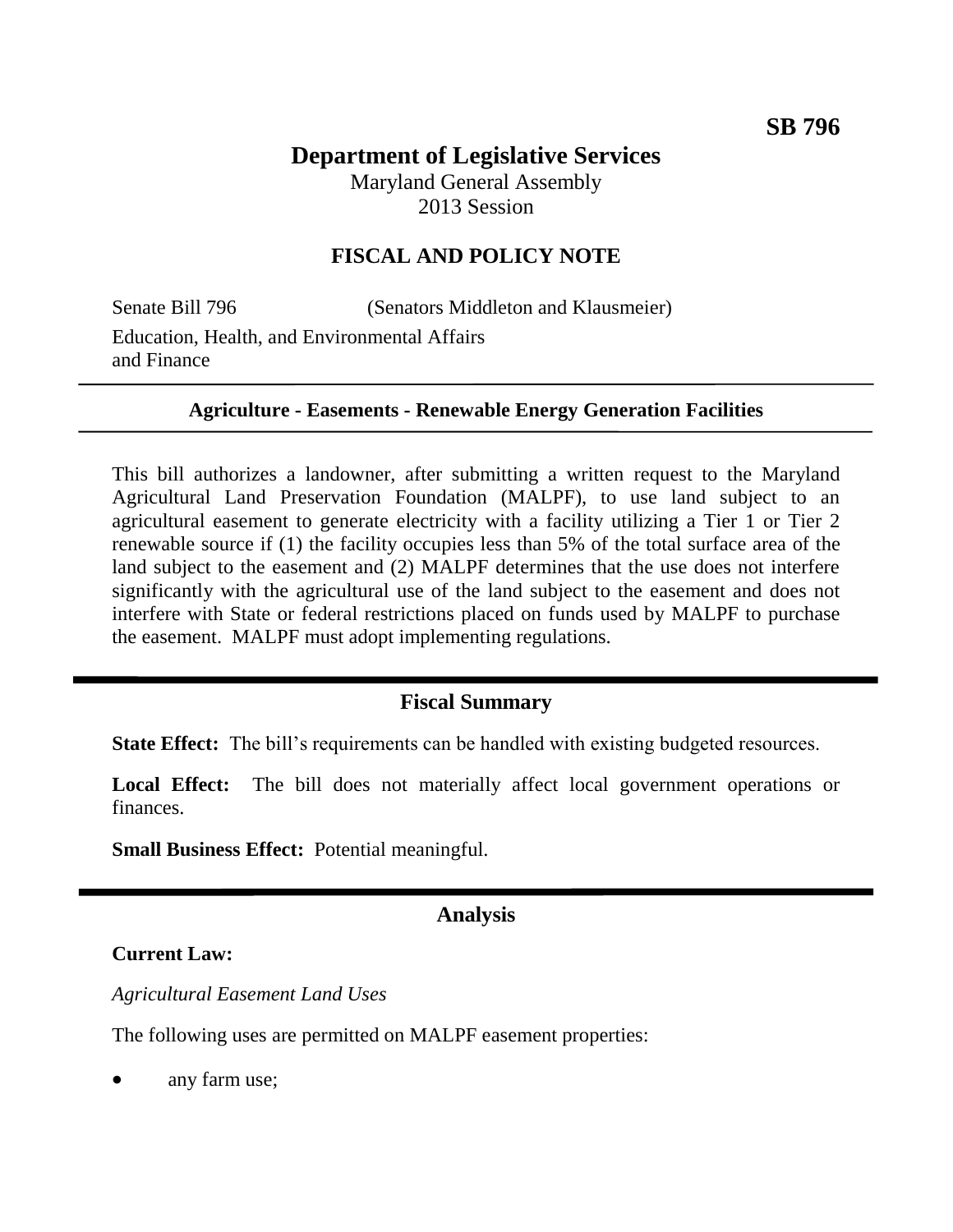- the operation of any machinery used in farm production or primary processing of agricultural products; and
- all normal agricultural operations performed with good husbandry practices that do not cause bodily injury or directly endanger human health, including but not limited to, sale of farm products produced on the farm where such sales are made.

MALPF easement properties may not be used for commercial, industrial, or residential purposes unless MALPF determines the purposes are farm and forest-related uses and home occupations. Commercial agricultural uses MALPF allows include the growing of field crops, vegetables, and fruit; dairy and livestock operations, including chickens; and managing land for forest resources.

## *Maryland's Renewable Energy Portfolio Standard*

Maryland's Renewable Energy Portfolio Standard requires that renewable sources generate specified percentages of Maryland's electricity supply each year, increasing to 20%, including 2% from solar power, by 2022. A "Tier 1 renewable source" includes solar energy; wind; qualifying biomass; methane from anaerobic decomposition of organic materials in a landfill or wastewater treatment plant; geothermal; ocean, including energy from waves, tides, currents, and thermal differences; a fuel cell that produces electricity from a Tier 1 renewable source; a small hydroelectric plant of less than 30 megawatts; poultry litter-to-energy; and waste-to-energy. A "Tier 2 renewable source" is hydroelectric power other than pump storage generation.

### *Net Energy Metering*

Net metering is an electricity policy for consumers who own (generally small) renewable energy facilities. In Maryland, net energy metering is the measurement of the difference between the electricity that is supplied by an electric company and the electricity that is generated by an eligible customer-generator and fed back to the electric company over the eligible customer-generator's billing period. An "eligible customer-generator" is a customer that owns and operates, or leases and operates, a biomass, solar, fuel cell, wind, or micro-combined heat and power electric generating facility located on the customer's premises or contiguous property; interconnected and operated in parallel with an electric company's transmission and distribution facilities; and intended primarily to offset all or part of the customer's own electricity requirements. The generating capacity of an eligible customer-generator for net metering may not exceed two megawatts.